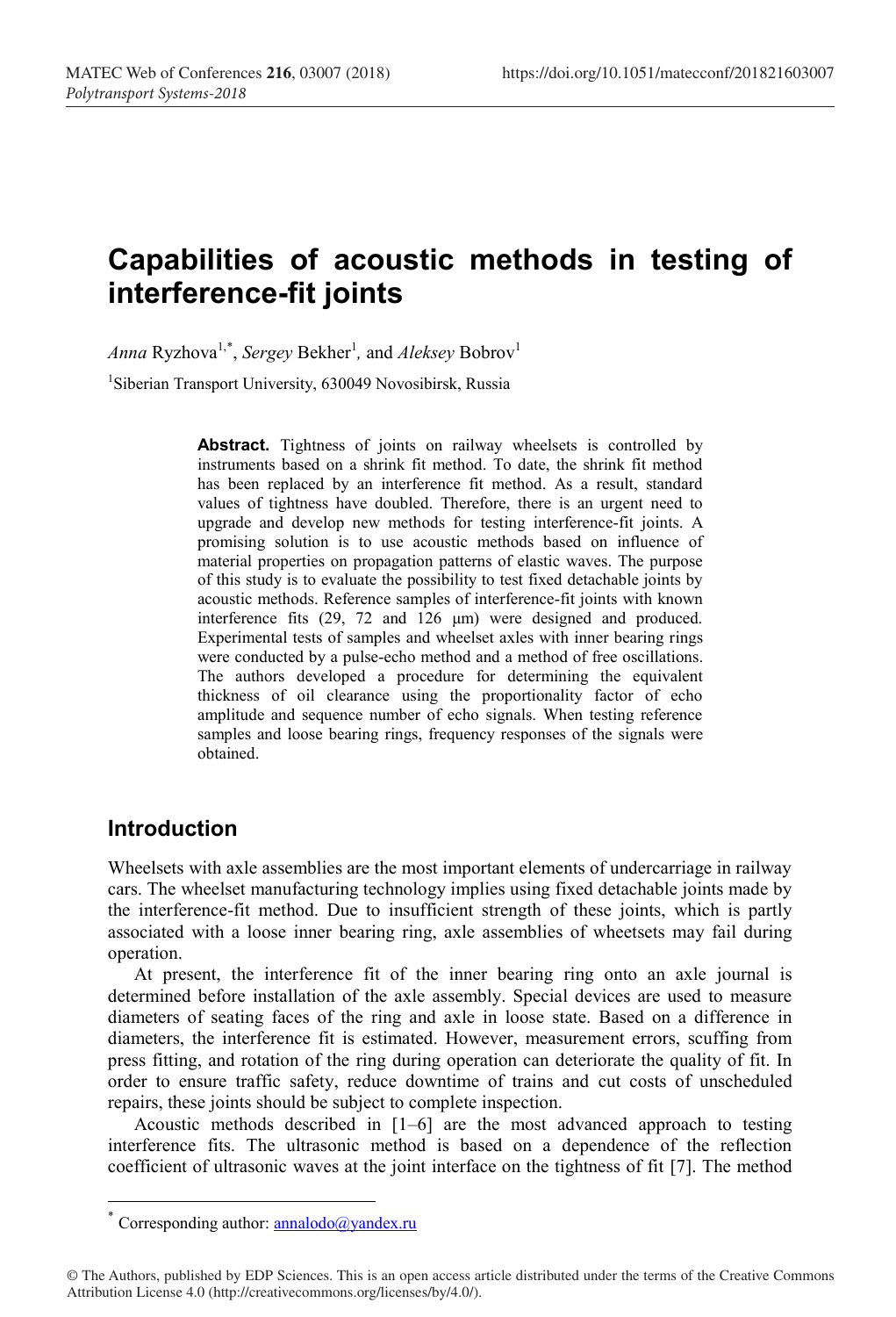of free oscillations is aimed at exposing a test part to a mechanical shock, and then measuring self-frequencies and the number of oscillation cycles over a time interval with a special instrument. Based on measured parameters, a mean value of interference fit is determined. The method was experimentally tested in [8] for testing joints of bronze bushings with cylindrical bodies with a diameter of 70 mm and bushings with articulated connecting rods with an interference fit of 30 to 120 μm. The amplitude of recorded waves is significantly affected by deviations between shapes of real and nominal surfaces, defects in test joints, and variations in surface roughness of joined parts. Therefore, the techniques need to be refined and verified for each specific type of joints.

The purpose of the paper is to study how the interference fit of an inner bearing ring onto an axle journal influences propagation patterns of acoustic waves. Unlike conventional methods for testing interference-fit joints, the proposed approach is based on a combination of active and passive acoustic methods. In this approach, the pulse-echo method is used for the local control of the tightness of fit, while the method of free oscillations is responsible for the integrated control of the entire joint. A dependence of informative parameters of diagnostic signals on interference fit was determined on the basis of reference samples. Influence of interfering factors was determined on the basis of real parts.

#### **Research methods**

The capabilities of the echo-pulse method (Fig. 1a) and the method of free oscillations (Fig. 1b) for testing interference-fit joints were experimentally studied on samples with a known interference fit [9] and on real parts.



**Fig. 1.**Test diagrams for fixed detachable joints between a ring and an axle: a — pulse-echo method, b — method of free oscillations.

In case of the ultrasonic testing method, the thickness of a clearance between the ring and the shaft is used as an informative parameter. It determines acoustic properties of the interface between two media and represents the tightness of the fit of joined parts. For active control of interference-fit joints, a straight-beam single element transducer with an operating frequency of 5.0 MHz was used to generate and receive ultrasonic waves. The transducers were connected to a USD-50 multipurpose pulse-echo flaw detector (State Register No. 52657-13). The ring –axle joint was scanned radially from the running surface of the bearing ring (Fig. 1a). A series of echo pulses re-reflected from the inner and outer cylindrical surfaces of bearing rings were recorded.  $A_1, A_2, ..., A_n$  (Fig. 2). The amplitude of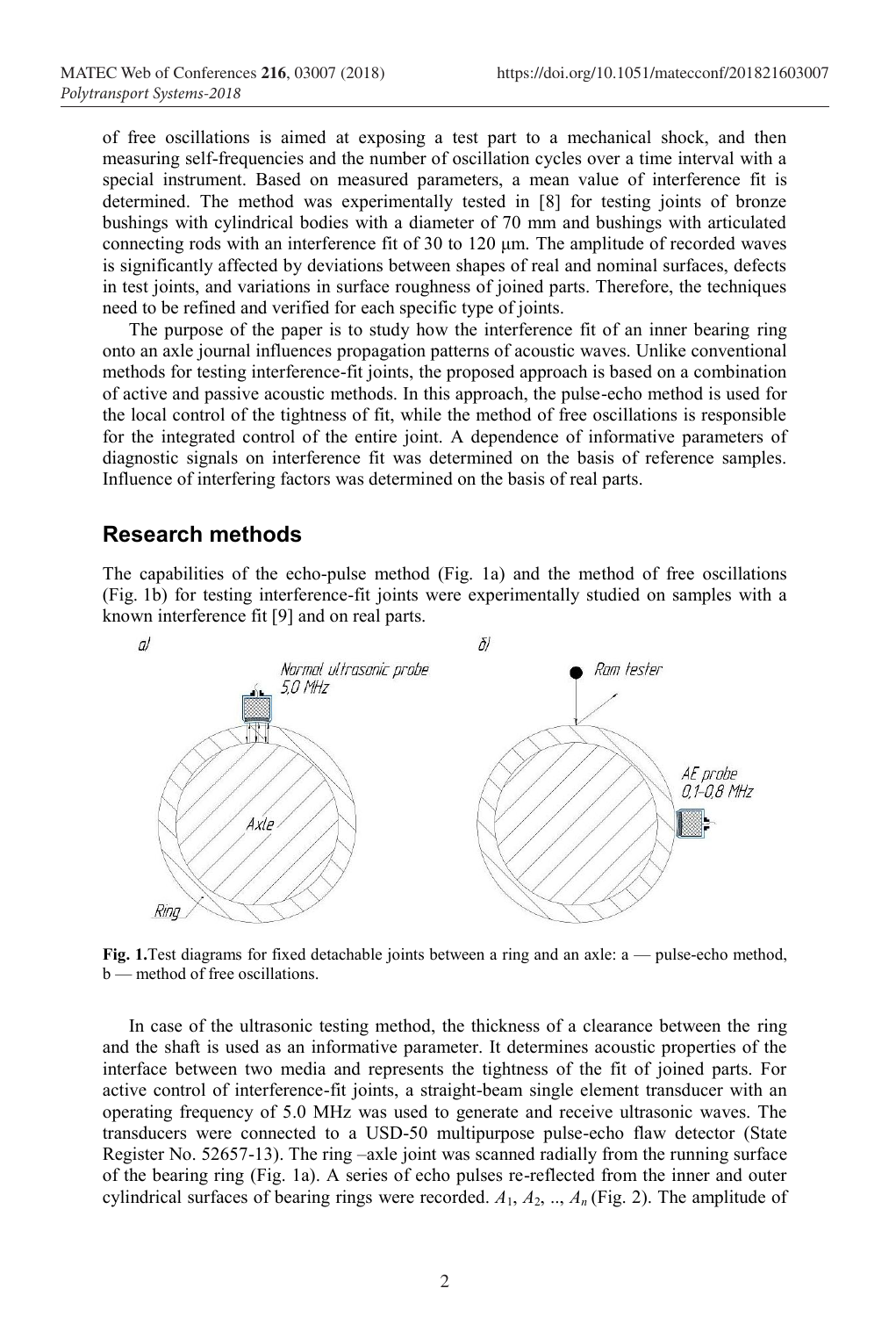the  $n<sup>th</sup>$  pulse is satisfactorily described by a linear relationship with the proportionality factor  $\alpha$ :

$$
A_n = \alpha \cdot n \tag{1}
$$

where  $\alpha$  is the proportionality factor, which is determined by the attenuation coefficient, thickness of the ring, coefficients of reflection from the entry surface and interface between two media, as well as by a clearance between the ring and the shaft,  $dB$ ;  $n$  is the number of echo pulse.

The experimentally determined proportionality factor  $\alpha$  makes it possible to estimate the thickness of the contact layer of the joint using the known dependencies [10–12]. Other things being equal, the thickness of the layer characterizes the mechanical stress in joined parts:

$$
Lg\big(R_g\big) = \frac{\alpha_{\Delta} - \alpha_0}{20},\tag{2}
$$

$$
R_g = \frac{\left(\frac{z_1}{z_2} - \frac{z_2}{z_1}\right)^2}{4 \, ctg \left(\frac{2 \cdot \pi \cdot h}{\lambda_2}\right) + \left(\frac{z_1}{z_2} + \frac{z_2}{z_1}\right)^2},\tag{3}
$$

where  $R_a$  is the coefficient of reflection from the ring–clearance–shaft interface;  $\alpha_{\Delta}$  and  $\alpha_0$ are the proportionality factors for the reference sample with interference fit ∆ and for the loose ring, respectively;  $z_1$  is the acoustic impedance of the ring material (steel), which is equal to 46  $MPa \cdot s/m$ ;  $z_2$  is the acoustic impedance of the clearance medium (oil), which is equal to 1.3 MPa  $\cdot$  s/m; h is the thickness of the clearance, m;  $\lambda_2$  is the length of the acoustic wave in the second medium, m.



Travel time of signal, mks

**Fig. 2.** A-scan with a series of re-reflected pulses: 1 – loose rings, 2 – sample with an interference fit of 72 μm.

In experiments with the passive control method, oscillations were excited by shock action with steel balls weighing 9 g, freely falling from a height of 0.2–0.4 m inside a guide tube. The resulting oscillations were recorded with a GT-300 acoustic emission transducer. Signals were digitized by a Tektronix TDS 2014 oscilloscope and processed with specialpurpose software. The spectral composition of the signals and its response to changes in the interference fit were analyzed.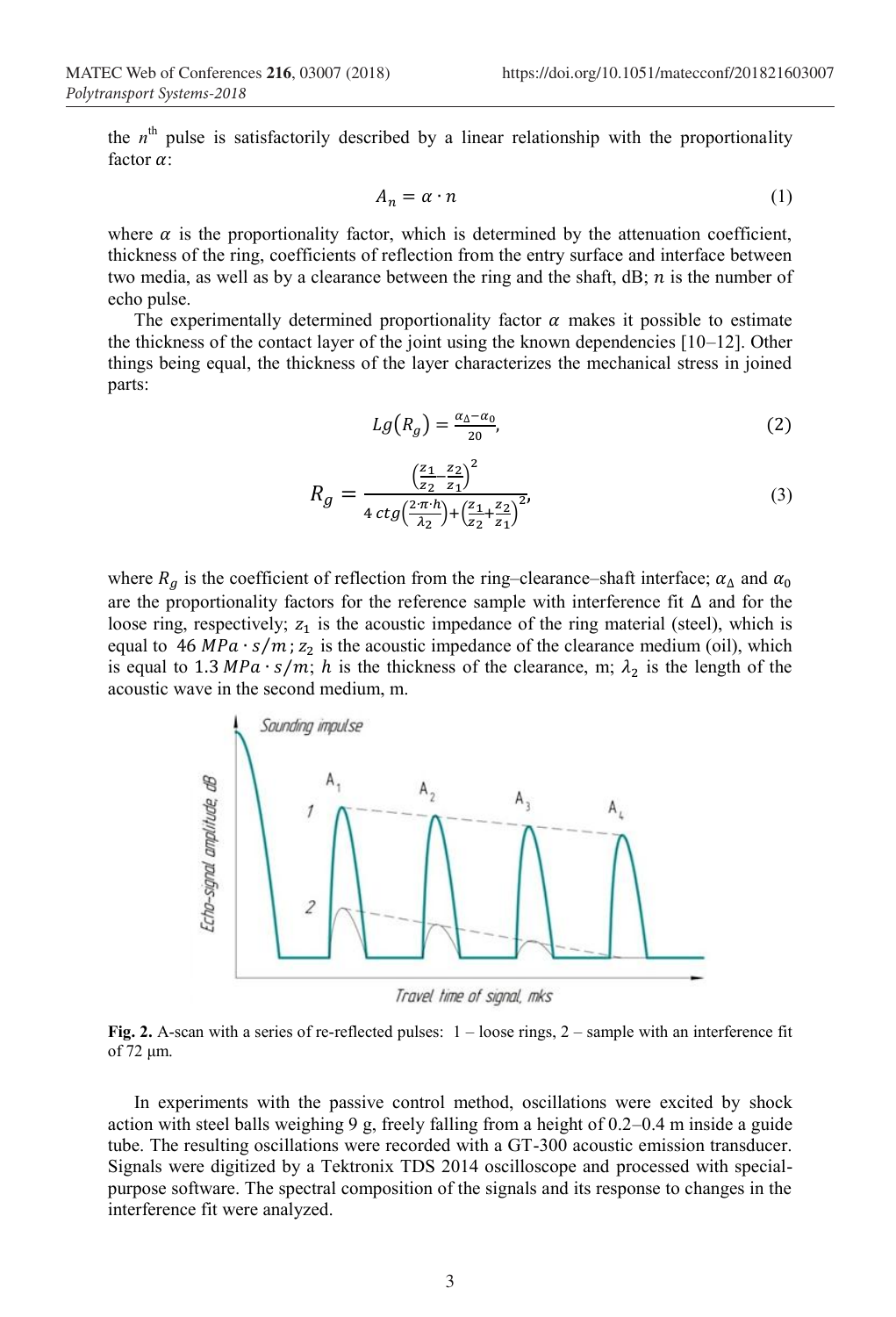#### **Experimental data and results**

Figure 2 shows a typical A-scan of an ultrasonic flaw detector with a series of re-reflected pulses recorded in a loose ring and a sample with an interference fit of 72 μm. The logarithm of the signal amplitude depends linearly on the pulse number with a correlation coefficient of more than 0.98. Proportionality factors for different values of interference fit were calculated by the least-squares method (Fig. 3). The minimum slope (1.9 dB) of the characteristic curve is observed for the loose bearing ring. The maximum slope (6.3 dB) is observed for the reference bearing sample with an interference fit of 126 μm. For samples with a wide range of interference fits from 29 to 126 μm, the proportionality factors varies slightly — from 5.3 to 6.3 dB.

The proportionality factors obtained at a repair depot do not correspond to the data determined with the samples. The difference can be attributed to the state of the seating face, which distorts the relationship of the proportionality factor for the amplitude of rereflected pulses and the sequence number with interference fit.



**Fig.** 3. Dependence of the proportionality factor on the interference fit: 1 — reference samples, 2 real parts.

Spectral compositions of the signals recorded by the self-oscillation method on the loose ring and the reference sample significantly differ from each other (Fig. 4). The frequency response in interference-fit joints does not contain low-frequency components with a frequency of less than 15 kHz. The spectral lines in the region from 15 to 33 kHz also differ substantially. The width of the spectral lines measured at half-height is 0.1 kHz.



**Fig.** 4. Frequency responses of the signals received by an acoustic sensor for  $1 -$ loose ring,  $2$ sample with an interference fit of 72 μm.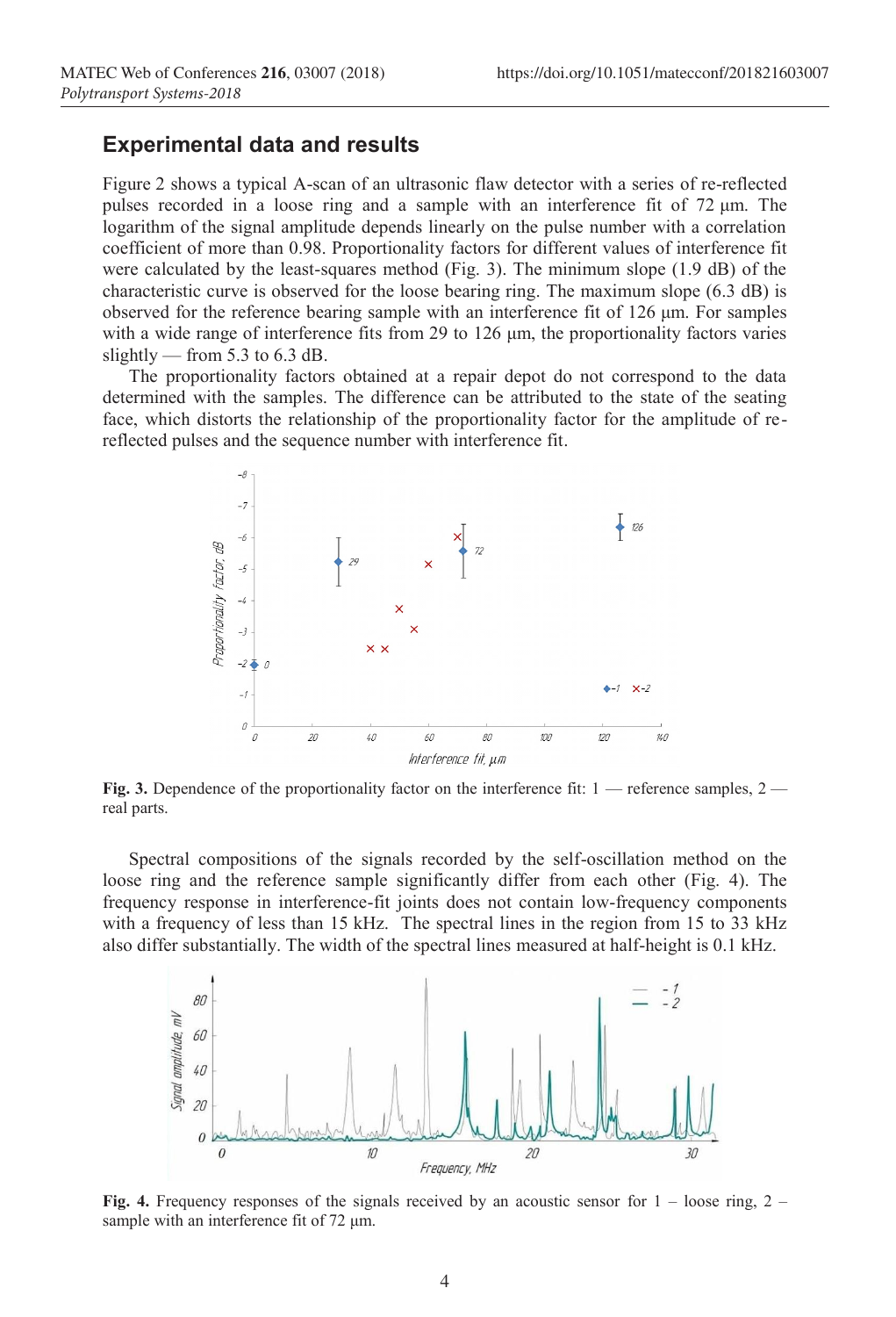The quality assessment of the joint by the passive method can be performed only if the position of the spectral lines changes with change in the interference fit. This is due to changes in acoustic and geometric parameters of the ring mounted onto the axle, as well as the transparency of the axle– ring interface. In turn, these changes influence the frequency response of free oscillations arising from the impact [13]. Figure 5 shows the frequency responses of signals recorded on the ring mounted on the axle with an interference fit of 29 and 72 μm. The most significant shift of the spectral lines occurs in the high-frequency region (24 kHz or more), which can be used to estimate the interference fit.



**Fig. 5.** Frequency responses of the signals received by an acoustic sensor for 1 – sample with an interference fit of 29  $\mu$ m, 2 – sample with an interference fit of 72  $\mu$ m.

## **Conclusion**

The studied passive and active techniques aimed at controlling the tightness of interference fit of bearing rings onto an axle journal can be used to detect joints with a low interference fit of 29 μm or less. The active pulse-echo method is based on indirect estimates of the thickness of contact layer using measured amplitudes of echo signals reflected from the joint interface. Using the reference samples with an interference fit of 29, 72 and 126 μm, the authors experimentally determined proportionality factors for amplitudes of echo pulses with their ordinal numbers 5.23, 5.58 and 6.34 dB. The calculated thicknesses of the oil contact layer in the joint are 0.31, 0.27 and 0.22 mm. In the conditions of a car repair depot, the deviation of the axle surface from the cylindrical shape has a significant effect on the thickness of the clearance and, therefore, on acoustic parameters of the joint. Consequently, the ultrasonic method is sensitive not only to interference fit, but also to out-of-roundness, conicity and surface roughness of parts.

In case of the passive method, the informative parameters for estimating the interference fit are self-frequencies in the range of 15 to 30 kHz. The characteristic width of the peaks measured at half-height is 0.1 kHz, which corresponds to the spectral shift with a change in the interference fit from 29 and 72 μm. The considered methods make it possible to detect joints with low interference fit. In order to increase the reliability of control procedures, further studies should be aimed at reducing the influence of interfering factors on the accuracy of interference fit control, through the use of a multifrequency pulse-echo method or optimization of the impact technique in the method of free oscillations.

## **References**

- 1. V.V. Muravyev, V.A. Strizhak, L.V. Volkova, A.V. Pryakhin, Lokomotiv [Locomotive], 5, 39-41(2014). (in Russian)
- 2. I. Solodov, J. Bai, S. Bekgulyan, G. Busse, Appl. Phys. Lett, 99, 211911 (2011).